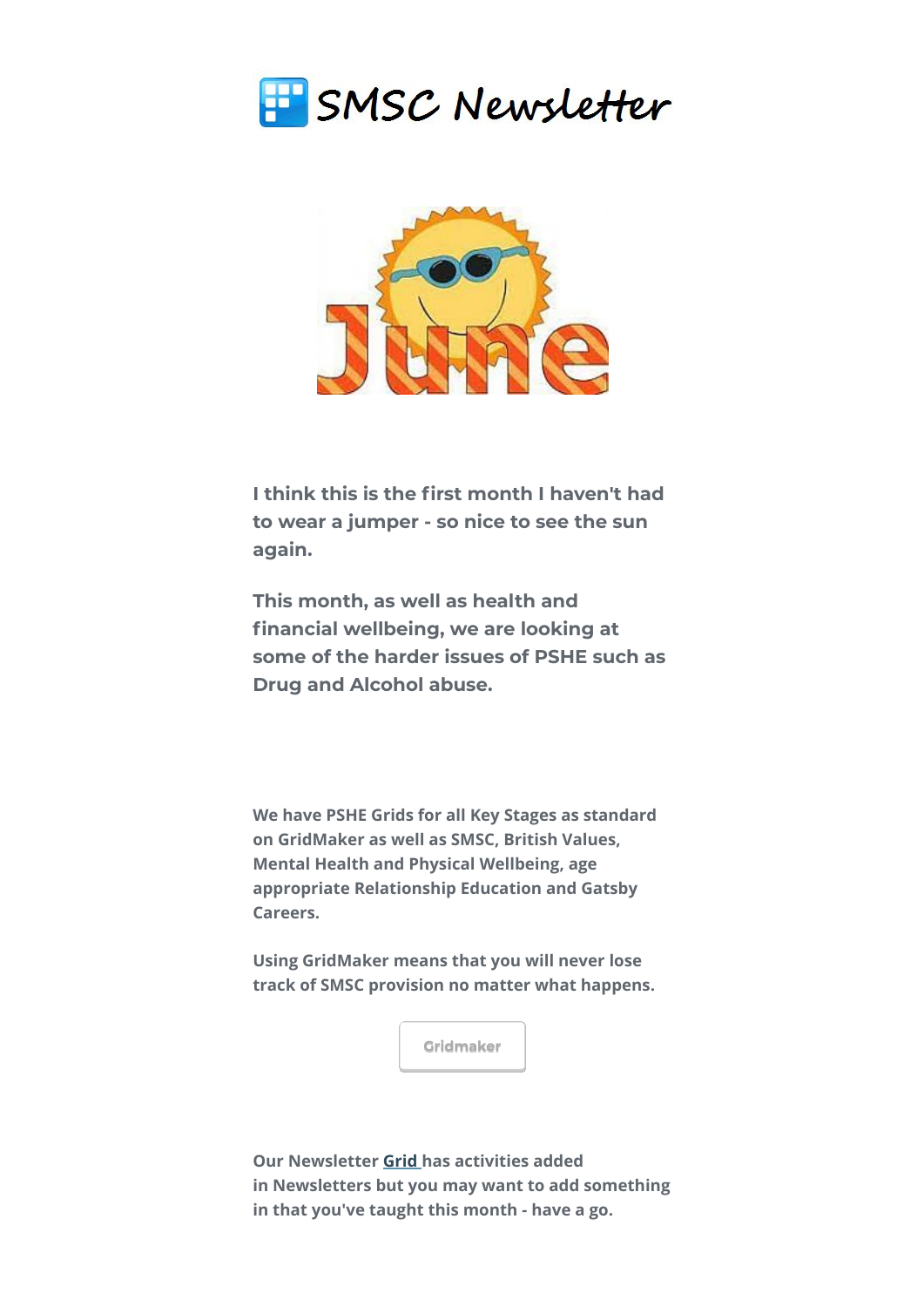

## **Why Sugar is Bad**



**This video is perfect for primary schools - and acted as a reminder for me to stop eating so many [sweets! https://www.youtube.com/watch?](https://smscgridmaker.createsend1.com/t/j-l-ftthjtl-l-t/) v=NkY3KuahkqY**

*PSHE: Mental Health, Emotional Wellbeing, Respecting self and others. SMSC: Recognising the things people and communities share in common, Understanding the consequences of their behaviour and actions,*

### **Building Resilience**

**There are so many reasons for being resilient and it's not always easy to draw upon it when needed. I used a video from this series a couple of months ago and this one is just as**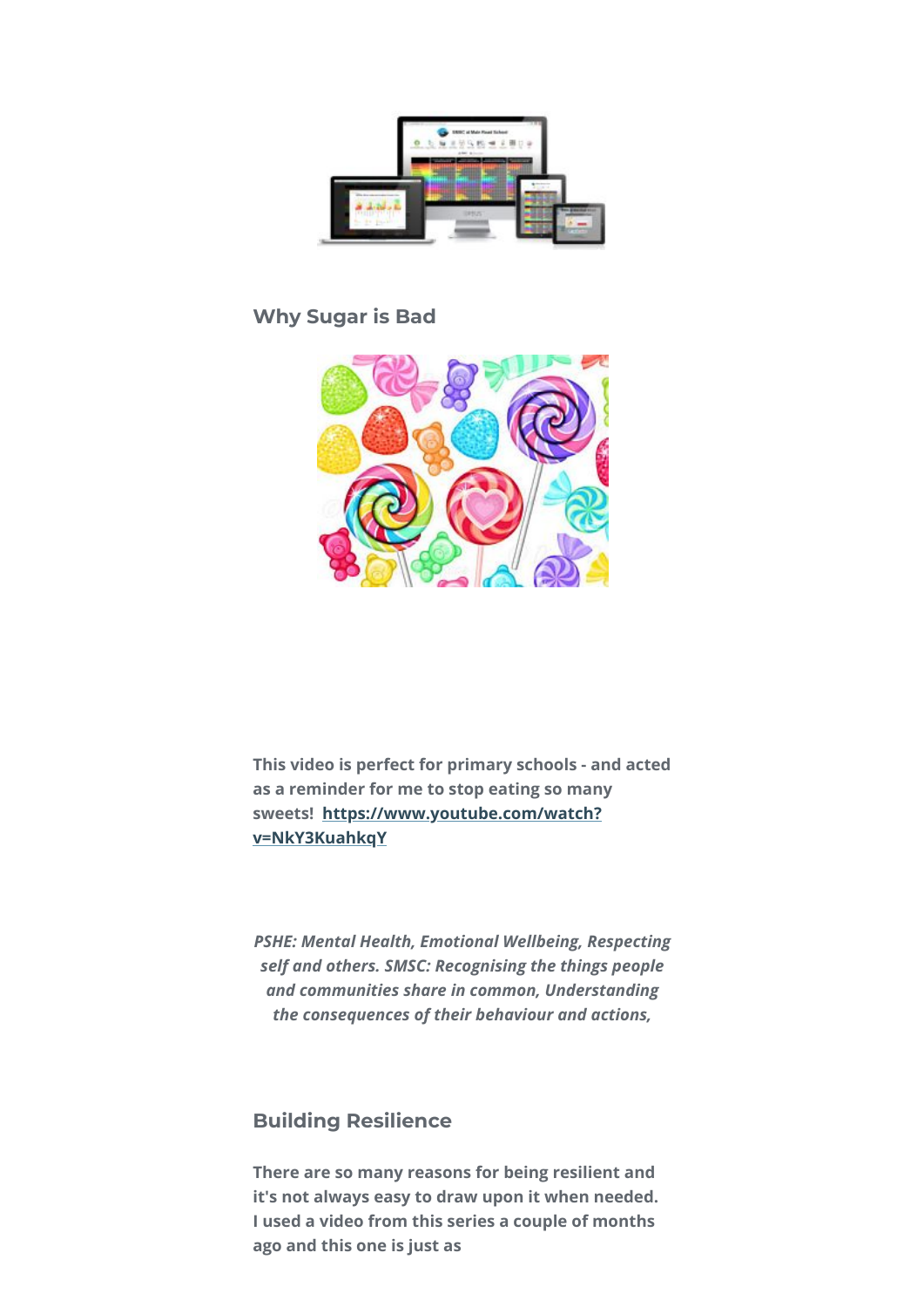#### **[good. https://www.youtube.com/watch?](https://smscgridmaker.createsend1.com/t/j-l-ftthjtl-l-i/) v=zeu9X88g8DE**



*PSHE: Managing hurtful behavior and bullying, Respecting self and others. SMSC: Reflecting about their own beliefs and perspective on life, Reflecting on experiences.*

### **Explore Outdoors**



**This page links to some outdoor activities from Natural Resources Wales. There are some great**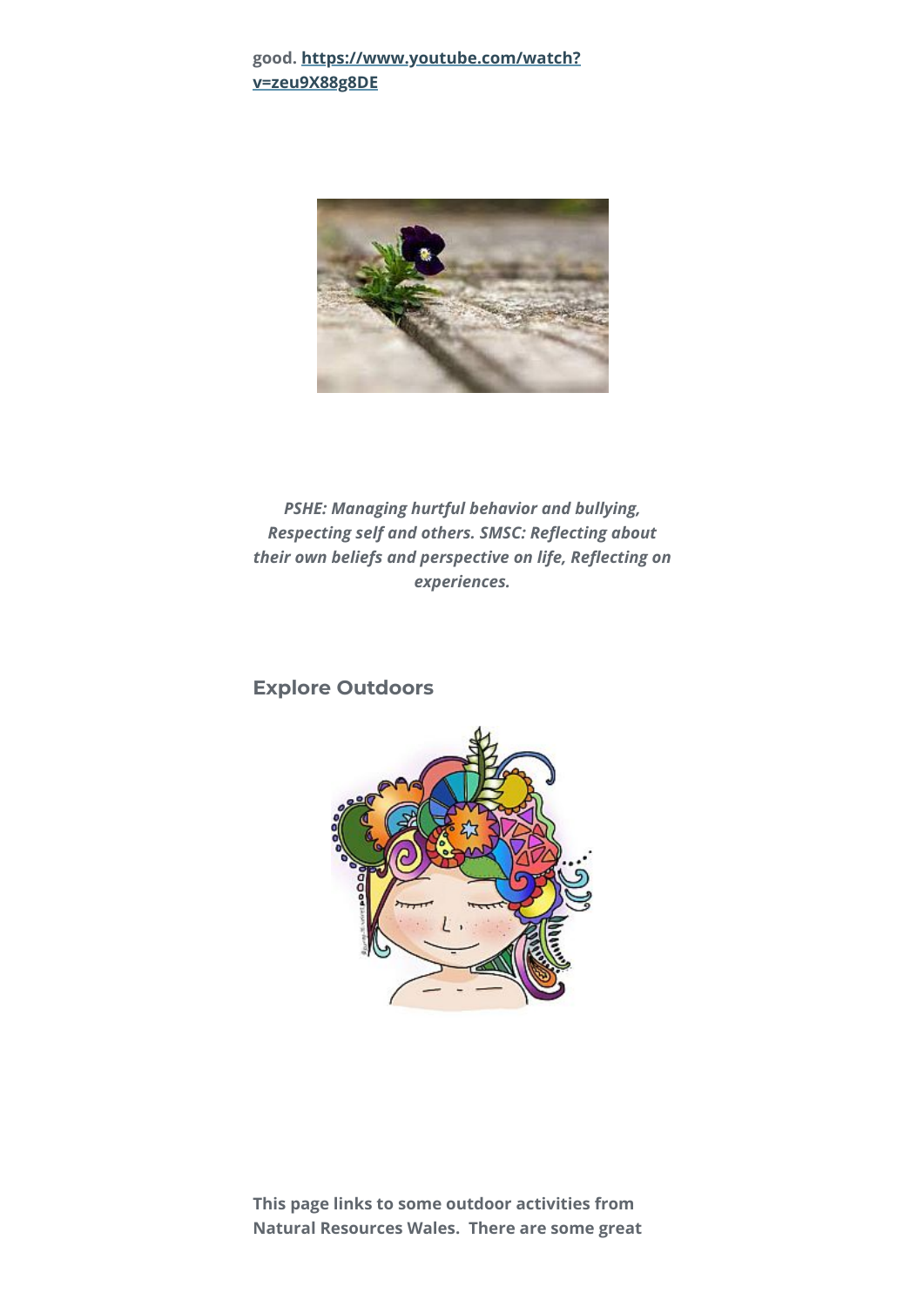**ideas for exploring the outside world and [exercising mentally and physically. Outdoor health](https://smscgridmaker.createsend1.com/t/j-l-ftthjtl-l-d/) and wellbeing activities & games**

*PSHE: Mental Health and Emotional Wellbeing, Making Health related decisions. SMSC: Recognising the things people and communities share in common, Reflecting about their own beliefs and perspective on life*

**Tell it like it is!**

**This might be animated but the message is hard hitting and explains what alcohol does to the body and mind in detail. What happens if You are An [Alcohol and Tobacco Addict? - Effects on Brain and](https://smscgridmaker.createsend1.com/t/j-l-ftthjtl-l-h/) Body**



*PSHE: Drugs, Alcohol and tobacco, Managing risk and personal safety. SMSC: Recognising right and wrong, and understanding legal boundaries, Understanding the consequences of their behaviour and actions, Reflecting about their own beliefs and perspective on life.*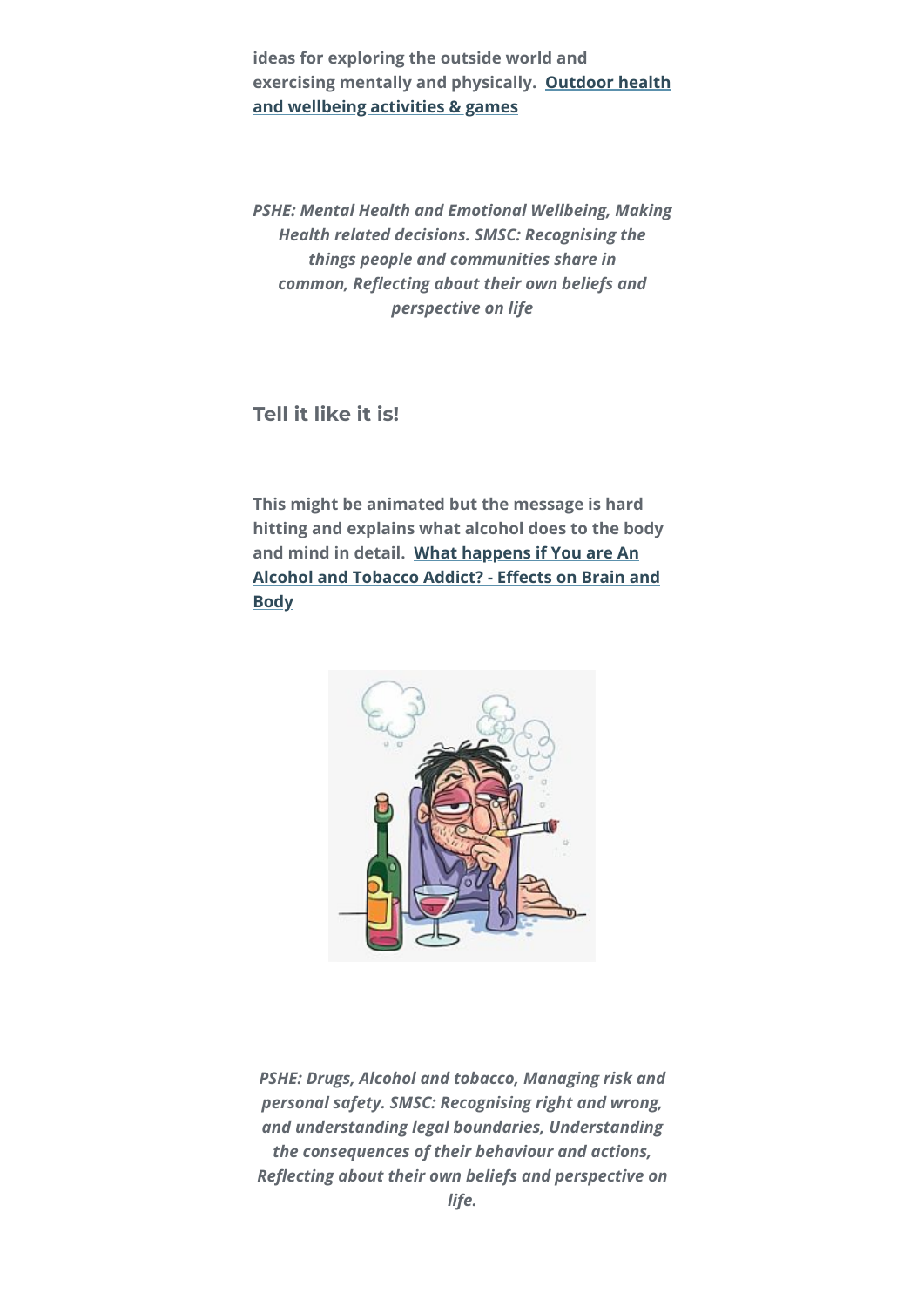## **Self-Evaluation Innovation**



**Take iAbacus on a 30 day free [trial](https://smscgridmaker.createsend1.com/t/j-l-ftthjtl-l-k/).** 



**iAbacus is proving its worth yet again! Schools and Multi Academy Trusts are discovering the power and simplicity of the iAbacus process.**

**Just visit [www.iabacus.me/create](https://smscgridmaker.createsend1.com/t/j-l-ftthjtl-l-o/) and use the license code ABACUS123 You can also request a [Zoom session](https://smscgridmaker.createsend1.com/t/j-l-ftthjtl-l-b/) with Dan O'Brien who will walk you through iAbacus to get you started providing the same service we give to all our customers.**

**Simple but still Scary**

**This is a simple explanation of what drugs and alcohol do to our bodies for younger children - it isn't very long and there are a couple of questions which can be used.** 

**[https://www.bbc.co.uk/bitesize/topics/zrffr82/artic](https://smscgridmaker.createsend1.com/t/j-l-ftthjtl-l-n/) les/zg982nb**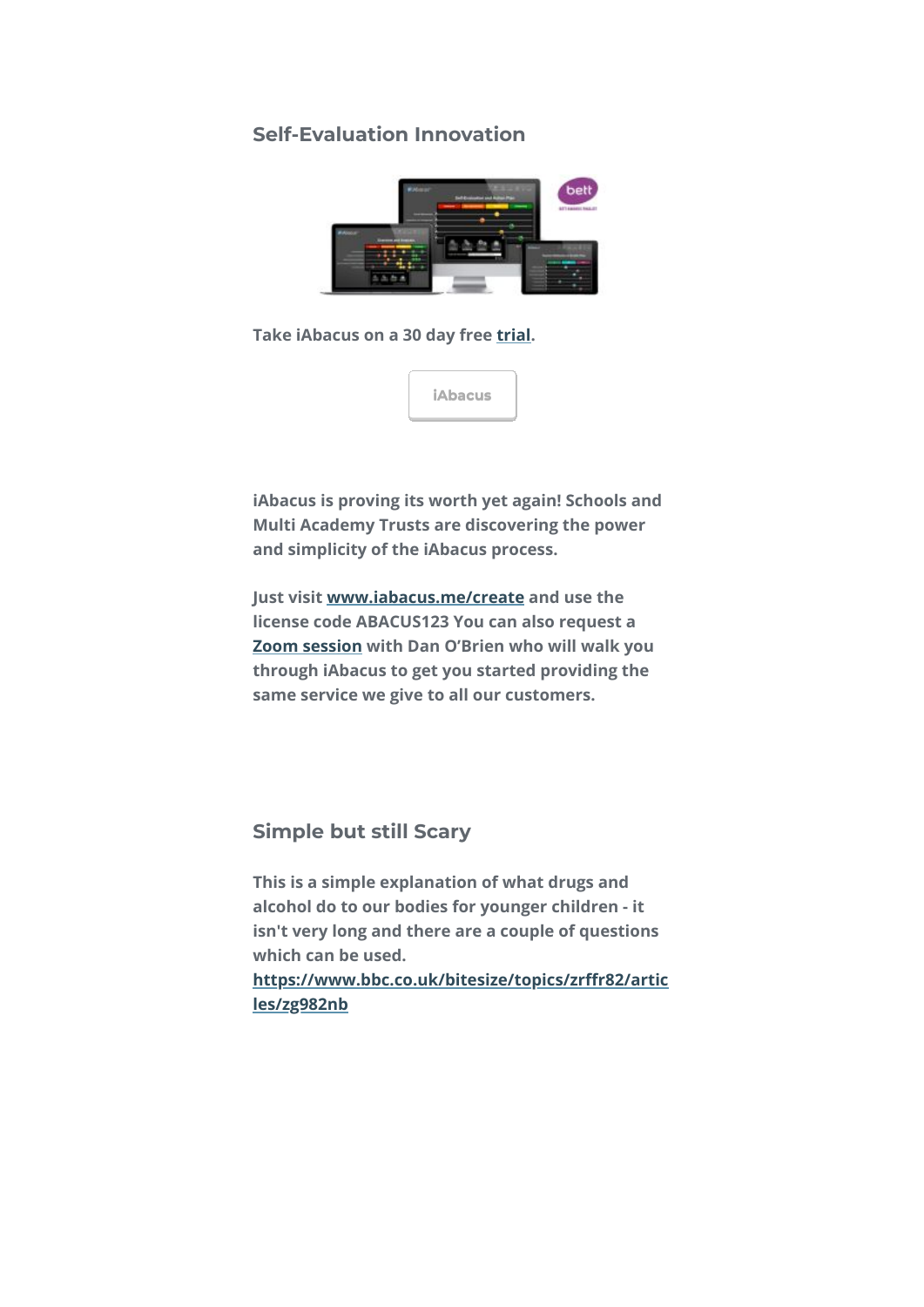

*PSHE: Drugs alcohol and tobacco, Managing risk and personal safety. SMSC: Investigating moral and ethical issues and appreciating others' viewpoints, Understanding the consequences of their behaviour and actions, Reflecting about their own beliefs and perspective on life, Reflecting on experiences.*

# **Addiction**



**I found this video within the link below - it stayed with me for a while after I watched it. A very simple but powerful visual of what addiction can [do. https://www.detoxplusuk.com/teenage-drug](https://smscgridmaker.createsend1.com/t/j-l-ftthjtl-l-p/)addiction**

*PSHE: Drugs alcohol and tobacco, Managing risk and personal safety. SMSC: Investigating moral and*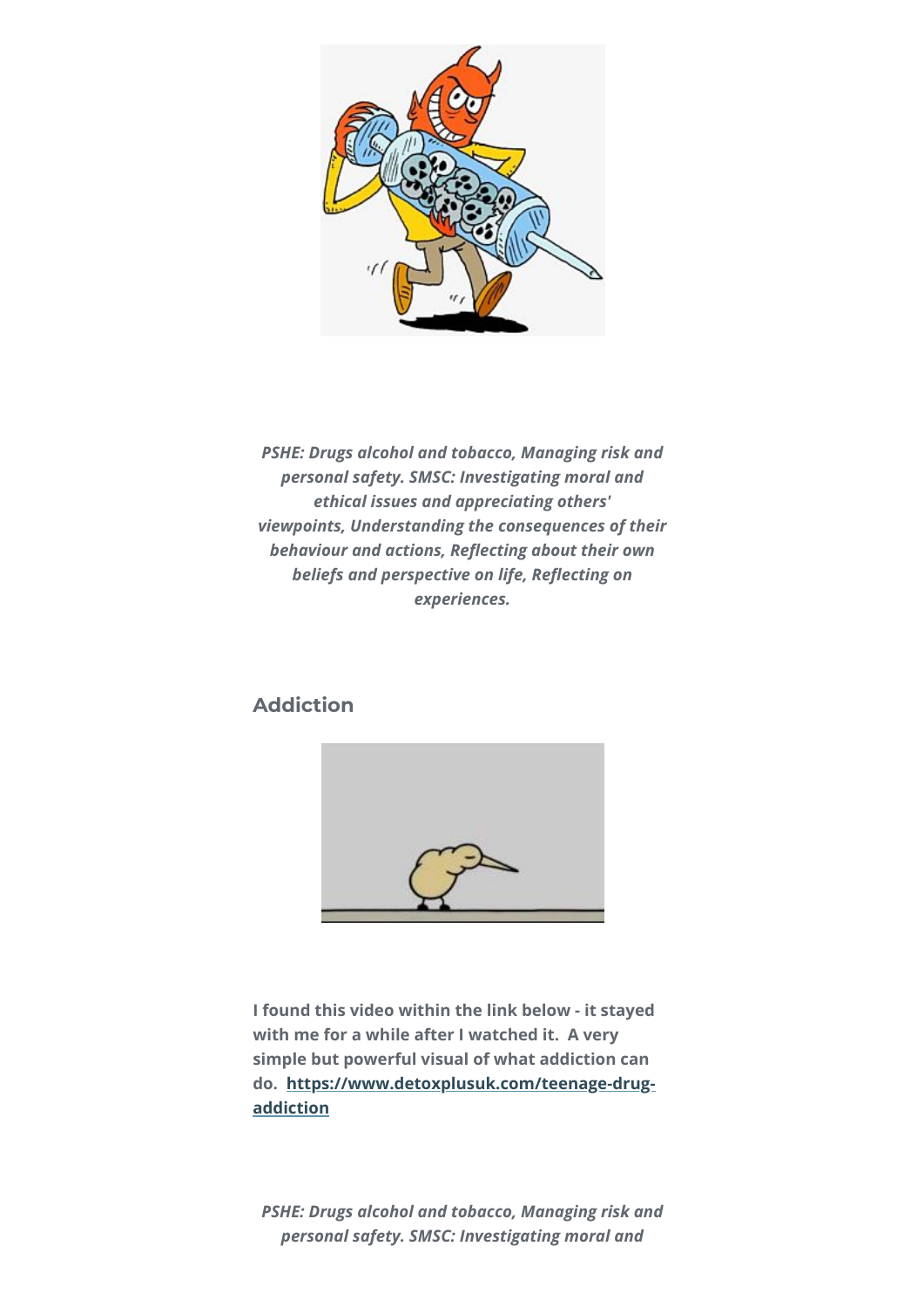*ethical issues and appreciating others' viewpoints, Understanding the consequences of their behaviour and actions, Reflecting about their own beliefs and perspective on life, Reflecting on experiences.*

**Play it Safe**

**Learning about money means a lot more than learning how to spend it. Take a look at this informative page from the money advice service. [How to teach kids about money](https://smscgridmaker.createsend1.com/t/j-l-ftthjtl-l-x/)**



*PSHE: Economic Wellbeing, Work and Career, Financial Choices. SMSC: Recognising the things people and communities share in common, Understanding the consequences of their behaviour and actions.*

**and finally..**

**Keeping fit and healthy should be fun and of course everyone has their own style of running ... [https://www.youtube.com/watch?v=V1k658QIFBE](https://smscgridmaker.createsend1.com/t/j-l-ftthjtl-l-m/)**